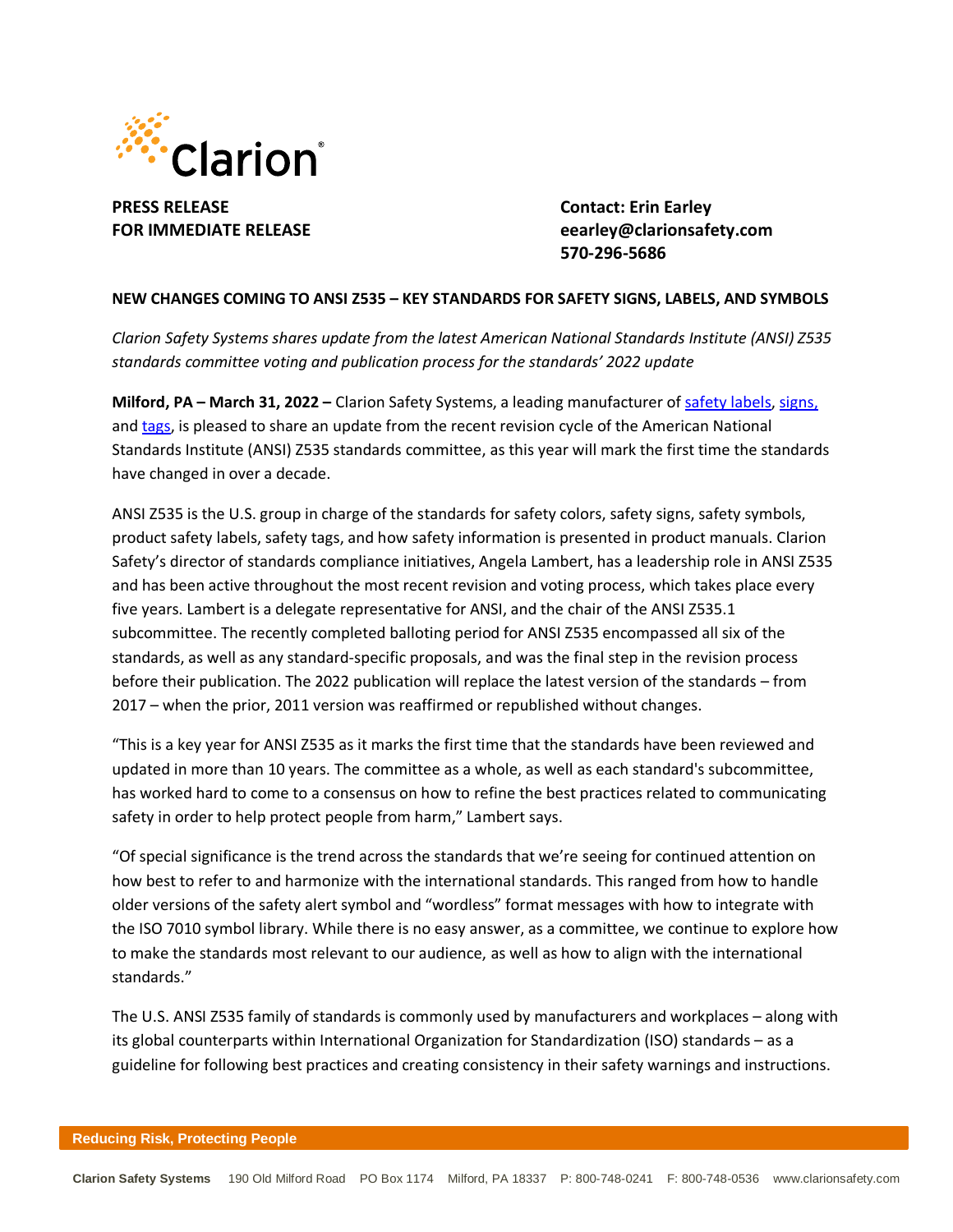A major topic of discussion in ANSI's revision has focused on whether or not to harmonize the standards in their differing opinions on ISO's symbol only and ANSI's text inclusive formats. "It's likely that, even with the publication of the 2022 version of ANSI Z535, this will continue to be an area that those looking to follow both the ANSI and ISO standards may continue to have questions around how best to navigate. The standards aren't prescriptive; they provide options and considerations that those applying them then need to articulate into their labels and signs with their specific application in mind. That can be a very challenging task."

Change proposals for each ANSI Z535 standard – including 'global' (encompassing all six of the standards) and standard-specific proposals – were discussed at committee meetings in 2021 and were recently balloted on in early 2022.

A few of the highlights from this process include:

- ANSI Z535.1, ANSI Z535.2, and ANSI Z535.5 will all individually see new clarifications revised in how they relate to and can be combined with other applicable standards and regulations. This includes revisions to be more consistent with other ANSI Z535 standards.
- ANSI Z535.3 will see updates regarding symbol comprehension testing to eliminate outdated methods, along with updates to several symbols found in its annex.
- ANSI Z535.4 will be updated with further clarification on its usage with other relevant standards. It will also see new text, definitions, and minor modifications to wording.
- ANSI Z535.6 is being revised to include minor clarifications, as well as updates to German translations of select signal words.

"The next step for the ANSI Z535 standards is that, following a translation period, they'll be published and available to the public for purchase, replacing the 2017 edition," Lambert says, noting that the timing will likely fall in the second quarter of this year.

In addition to this, there's another significant update on the horizon for ANSI. A new ANSI Z535 standard – ANSI Z535.7 – focusing on safety information in electronic media has been approved for development, after the idea was introduced in 2021. Its scope is expected to include video materials, webpages, smartphones/tablets, and virtual reality.

As a company, Clarion Safety is a [longstanding](https://www.clarionsafety.com/our-story/) and active member of both the U.S. and international standards bodies responsible for safety signs and labels. For over 30 years, Clarion Safety has been a member of the ANSI Z535 committee, and for over 20 years, has been a member of ISO/TC 145, a key international safety sign and label standards-writing committee, and the one tasked with standardizing symbols in the ISO 7010 library. Lambert was also recently appointed as a liaison between the two ISO committees of ISO/TC 145 and ISO/TC 283.

To learn more about Clarion Safety and its history in the field of visual safety communication, visit [the](https://www.clarionsafety.com/about-clarion/) [company's](https://www.clarionsafety.com/about-clarion/) website.

## **Reducing Risk, Protecting People**